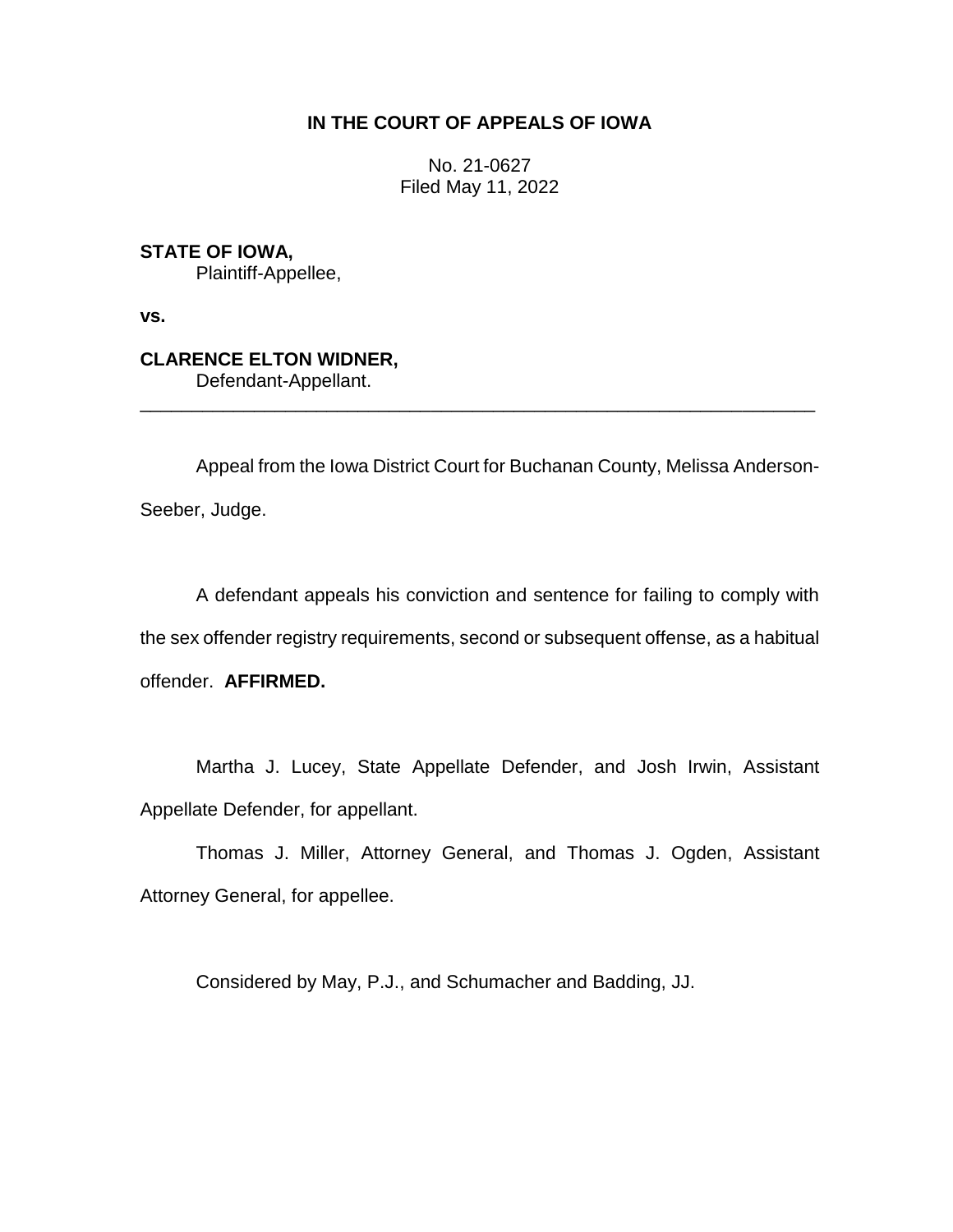## **SCHUMACHER, Judge.**

Clarence Widner appeals his conviction and sentence for violating the terms of the sex offender registry. He contends there is insufficient evidence that he had the requisite knowledge of the requirements imposed by the registry. He also alleges the district court considered an improper factor when sentencing him. We find sufficient evidence to affirm the conviction and conclude the district court did not consider an improper factor during sentencing. Therefore, we affirm.

### **I. Background Facts & Proceedings**

Widner has been a tier-three registered sex offender in Buchanan County since 2000, a period of around twenty years at the time of the proceedings subject to this appeal. As a tier-three offender, he was required to meet with the sheriff's office four times per year.

In November 2019, Widner was living with an individual and had registered this person's address with the Buchanan County Sheriff's Department. On November 29, Widner and the individual had a falling out. As a result, the individual drove Widner to a homeless shelter in Waterloo. This individual later contacted the Buchanan County Sheriff's Department and informed the Department that Widner was no longer residing with him.

A Buchanan County deputy confirmed that Widner was staying at the homeless shelter on December 10, a period of over five days from his previous address. The deputy requested and obtained a warrant for Widner's arrest. The State charged Widner with two counts of failure to comply with the sex offender registry requirements. Count one alleged Widner failed to inform the sheriff of a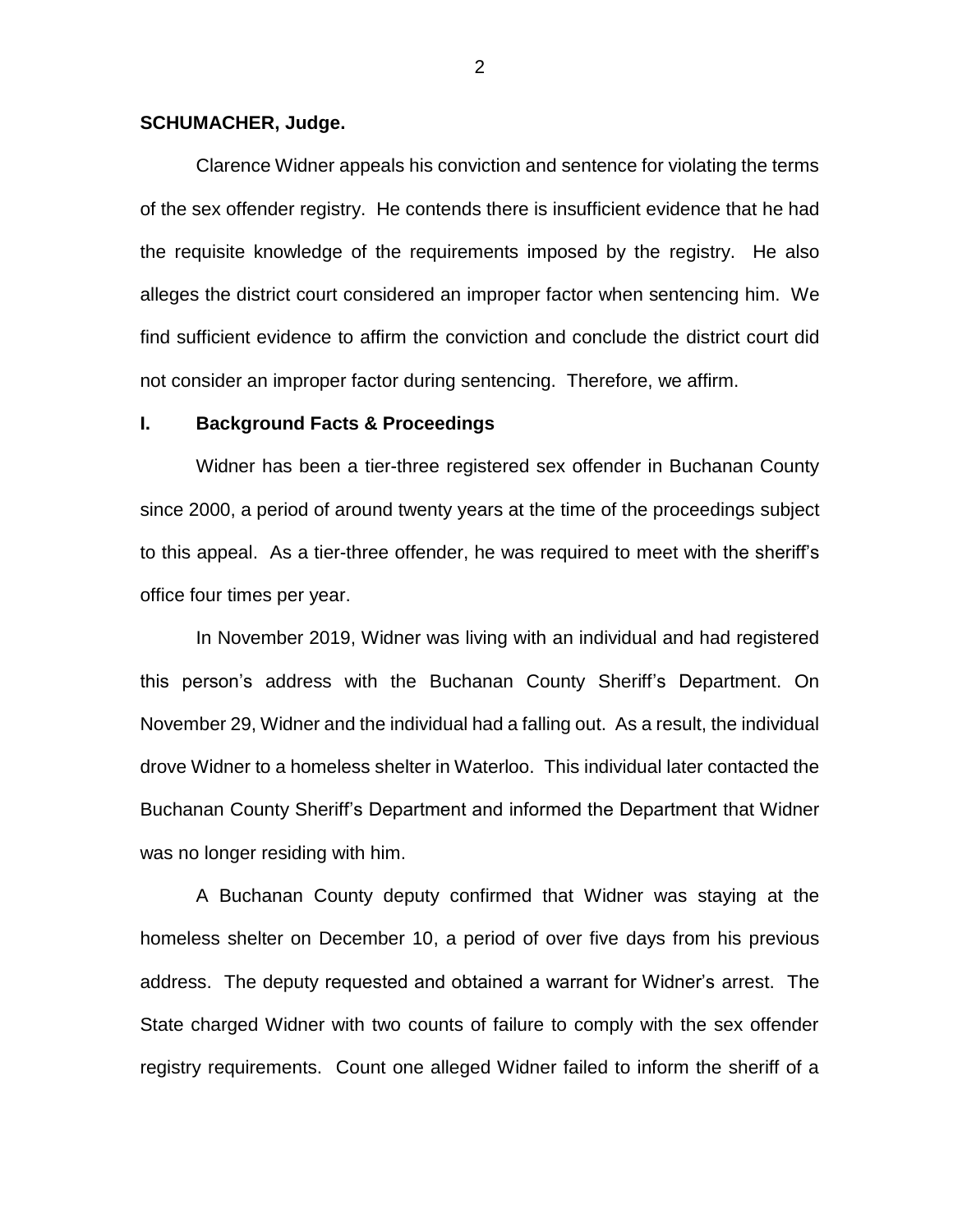change in a temporary residence. Count two alleged Widner failed to inform the sheriff of a change of residence to a different jurisdiction.

After a bench trial on December 9, 2020, the court found Widner guilty of failing to comply with the sex offender registry requirements, second or subsequent offense, as a habitual offender, in violation of Iowa Code sections 692A.103, .105, .111, 902.8, and 902.9(1)(c) (2019).

A presentence investigation report (PSI) was completed, and a sentencing hearing was conducted. The court first sentenced Widner on a separate probation revocation, in which the court revoked probation and imposed a fifteen-year sentence. The court then imposed a fifteen-year sentence on the challenged conviction, subject to a mandatory minimum of three years. The court ran this sentence consecutively to the sentence imposed on the probation revocation. The court dismissed count two as part of the sentencing order. Widner timely appeals.

#### **II. Standard of Review**

Our standard of review in a sufficiency-of-the-evidence challenge is for errors at law. *State v. Spies*, 672 N.W.2d 792, 796 (Iowa 2003). The district court's finding of guilt is binding on us unless we find there was not substantial evidence in the record to support such a finding. *Id.* In determining whether there was substantial evidence, we review the record evidence in the light most favorable to the State. *Id.* Substantial evidence means such evidence as could convince a rational trier of fact that the defendant is guilty beyond a reasonable doubt. *State v. Sutton*, 636 N.W.2d 107, 110 (Iowa 2001).

With respect to a challenge to a sentence, when a defendant's sentence is within the statutory limitations, we review the district court's decision for an abuse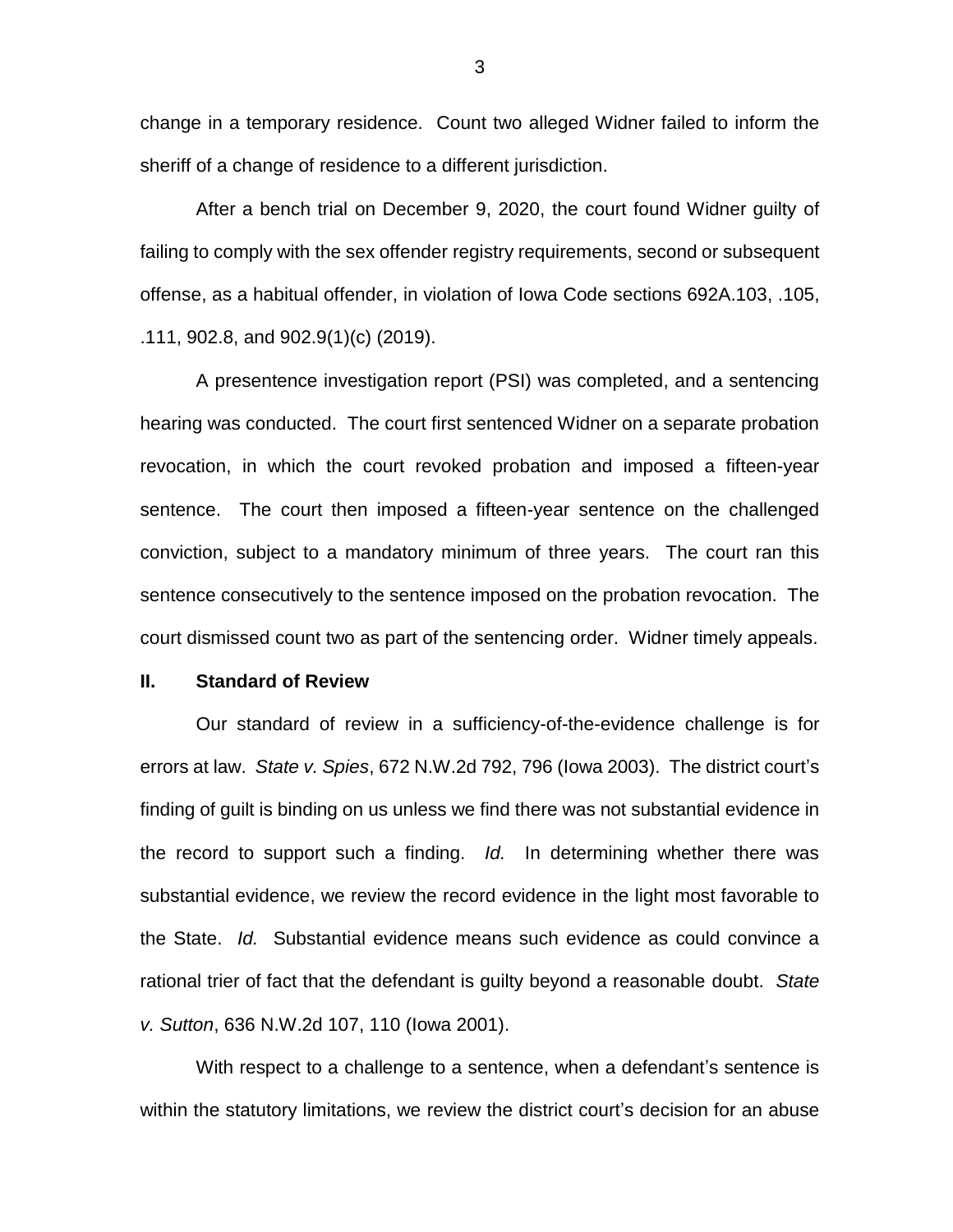of discretion, our most deferential standard of review. *State v. Roby*, 897 N.W.2d 127, 137 (Iowa 2017). We will reverse the sentence only if the court abused its discretion or considered improper sentencing factors. *State v. Formaro*, 638 N.W.2d 720, 724 (Iowa 2002). "When assessing a district court's decision for abuse of discretion, we only reverse if the district court's decision rested on grounds or reasoning that were clearly untenable or clearly unreasonable." *State v. Plain*, 898 N.W.2d 801, 811 (Iowa 2017). "Grounds or reasons are untenable if they are 'based on an erroneous application of the law or not supported by substantial evidence.'" *Id.* (quoting *State v. Dudley*, 856 N.W.2d 668, 675 (Iowa 2014)).

### **III. Sufficiency of Evidence**

Widner alleges there is insufficient evidence to support his conviction. Specifically, Widner contends there is insufficient evidence that he knew or reasonably should have known about the registration requirements imposed because of his sex offender status. "In making determinations regarding the sufficiency of the evidence, we view the evidence in the light most favorable to the state, regardless of whether it is contradicted, and every reasonable inference that may be deduced therefrom must be considered to supplement that evidence." *State v. Lilly*, 930 N.W.2d 293, 298 (Iowa 2019).

Widner was convicted under Iowa Code sections 692A.103, .105 and .111. Section 692A.103 requires a person convicted of certain sex offenses to register as a sex offender and comply with the requirements of the registry. Section 692A.105 requires a registered sex offender to "appear in person to notify the sheriff . . . of any location in which the offender is staying when away from the principal residence of the offender for more than five days." Finally, section 692A.111 notes that to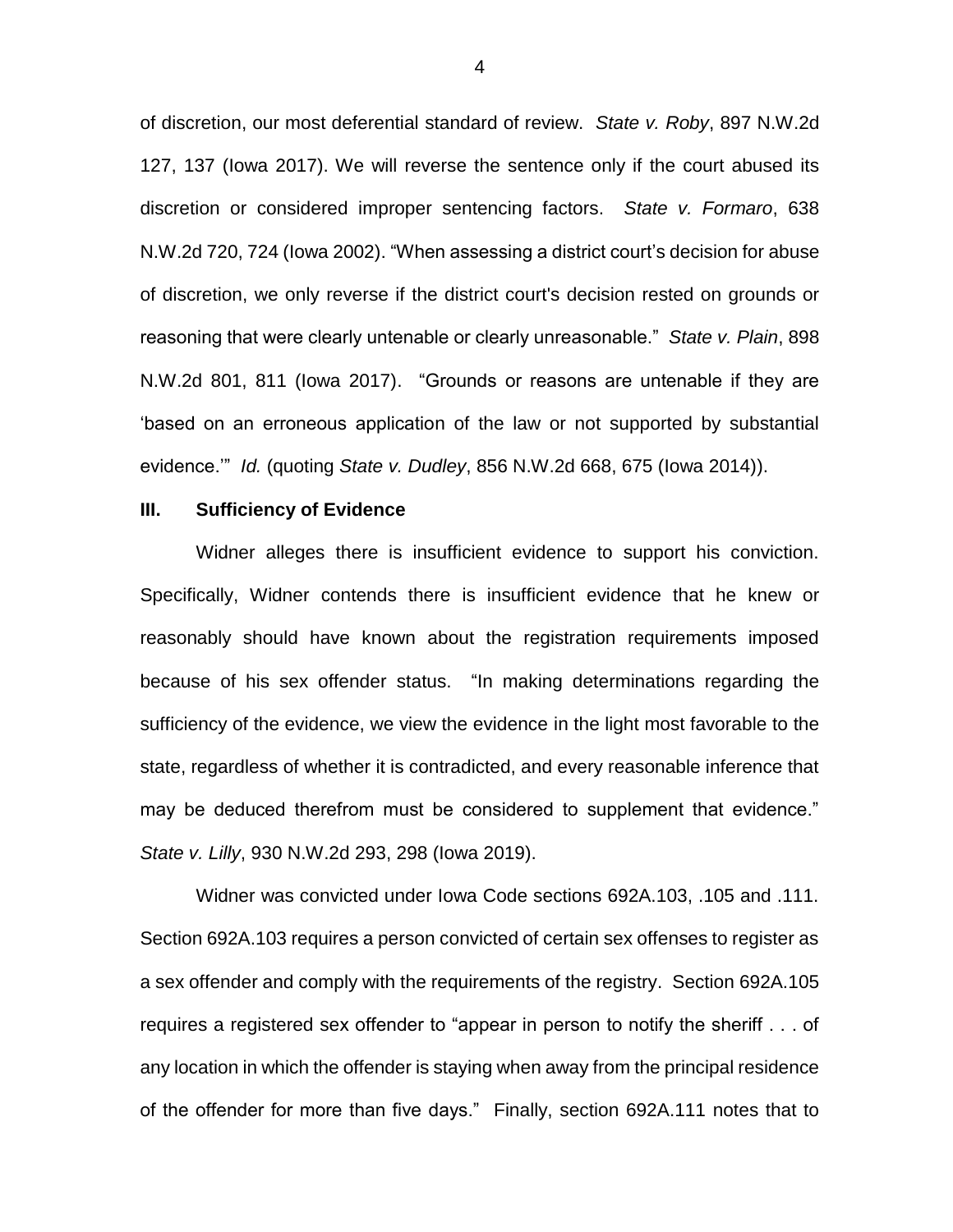violate the requirements of the registry, the offender must "know[ ] or reasonably should know of the duty to fulfill a requirement specified in [chapter 692A]." Therefore, to convict Widner, proof of three elements was necessary: (1) Widner was a registered sex offender; (2) he failed to inform the sheriff of a change in temporary lodging; and (3) he knew or should have known of the requirement to inform the sheriff. Widner only challenges the final element—whether he knew or reasonably should have known of the requirement to inform the sheriff.

Widner alleges the State failed to show he knew about the requirement to inform the sheriff of a temporary change in lodging. Deputy Conklin, the administrative office deputy for the Buchanan County Sheriff's Office, testified that Widner needed to update and verify his information with the office four times per year. During those in-person meetings, Conklin presented Widner with a seven or eight page document that contained the rules and requirements he was expected to follow. According to Deputy Conklin, that document came "verbatim through the Code of Iowa that lists what [the offender's] restrictions are, what they're required to do as a registered sex offender." Copies of the document are made available to offenders. Offenders are required to sign the document at each meeting. Because Widner had been registered for nearly twenty years, he was required to meet with the sheriff's department of the county in which he was residing around eighty times. The State did not move to admit the documentation that Widner signed during his meetings with the sheriff's department. However, the evidence supports a determination that Widner knew, or at least reasonably should have known, about the registration requirement from the times he was presented the documentation containing the statutory requirements his registration status entailed. *See State v.*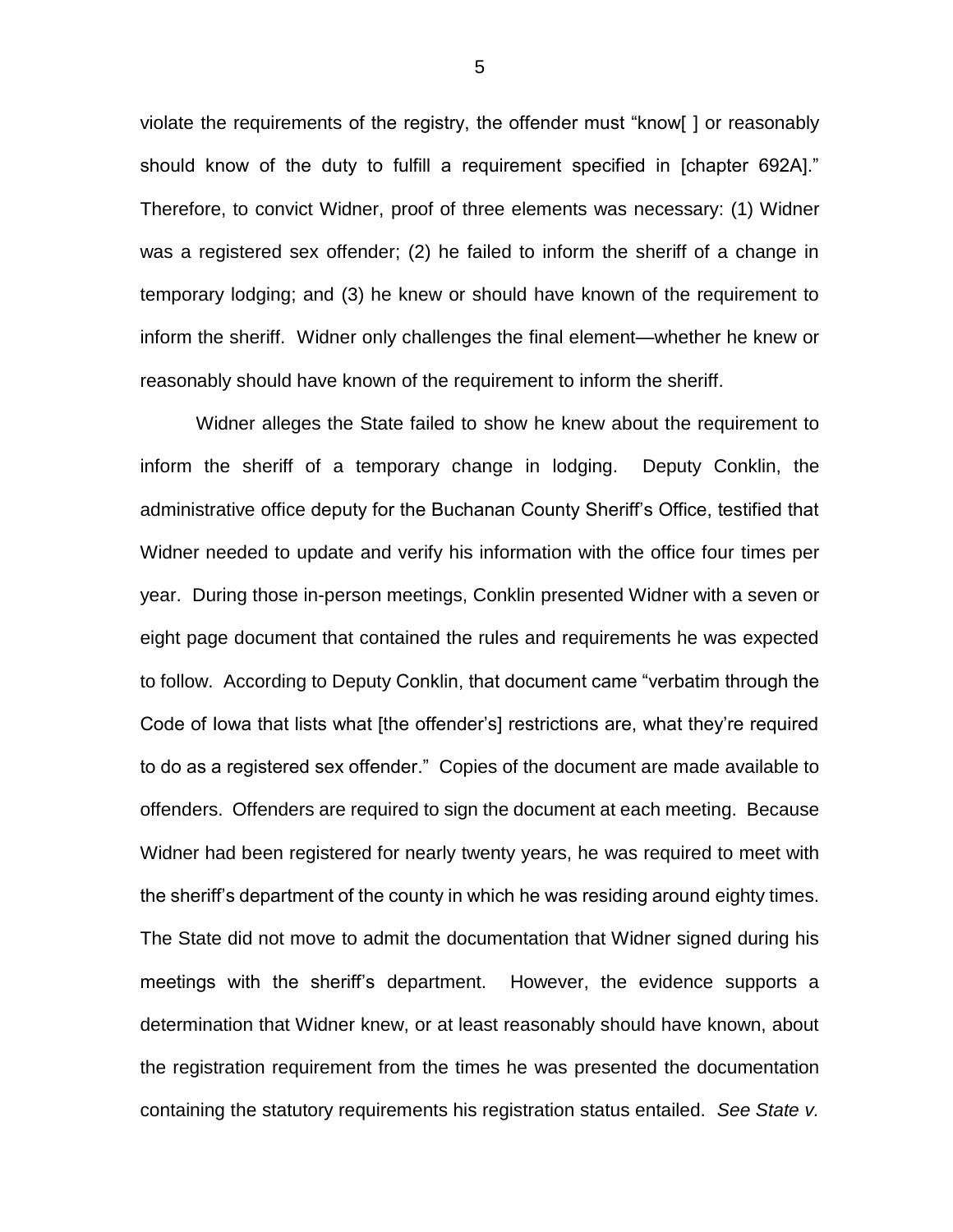*Holmes*, No. 14-0622, 2015 WL 576088, at \*2–3 (Iowa Ct. App. Feb. 11, 2015) (finding testimony "minutes show[ing] an employee of the sheriff's office would testify concerning, 'when the defendant had registered, the process for registration or updating information, and the rules/regulations that are provided to the defendant each time he registers,'" among other details, was sufficient to show the defendant knew about the registry requirements).

Widner contends this case is similar to *State v. Adams*, where this court found a defendant did not have knowledge of the registry's requirements. No. 09- 1499, 2010 WL 3894440, at \*7 (Iowa Ct. App. Oct. 6, 2010). But that case is readily distinguishable. First, the *Adams* case "went to trial on a very limited, two-page, agreed-upon record." *Id.* Further, the court found that the two-page record contained "*no* evidence" that Adams was informed of the requirement to register within a certain amount of time. *Id.* The court found that merely registering with the sheriff was insufficient to impute knowledge of other requirements. *Id.* Here, the record evidences more than just a statement that Widner was required to register. Widner met with the sheriff's department roughly eighty times over a period of twenty years and received or was offered written registry requirements at each meeting.

While Deputy Conklin did not specifically state that the documents Widner signed "contained section 692A.105," we draw every reasonable inference from the evidence in the record. *See Lilly*, 930 N.W.2d at 298. Deputy Conklin's uncontested testimony was that a verbatim recitation of the statutory requirements imposed on Widner was in the documents provided to Widner at each meeting. And at the time of this trial, Widner was on probation for a previous conviction for

6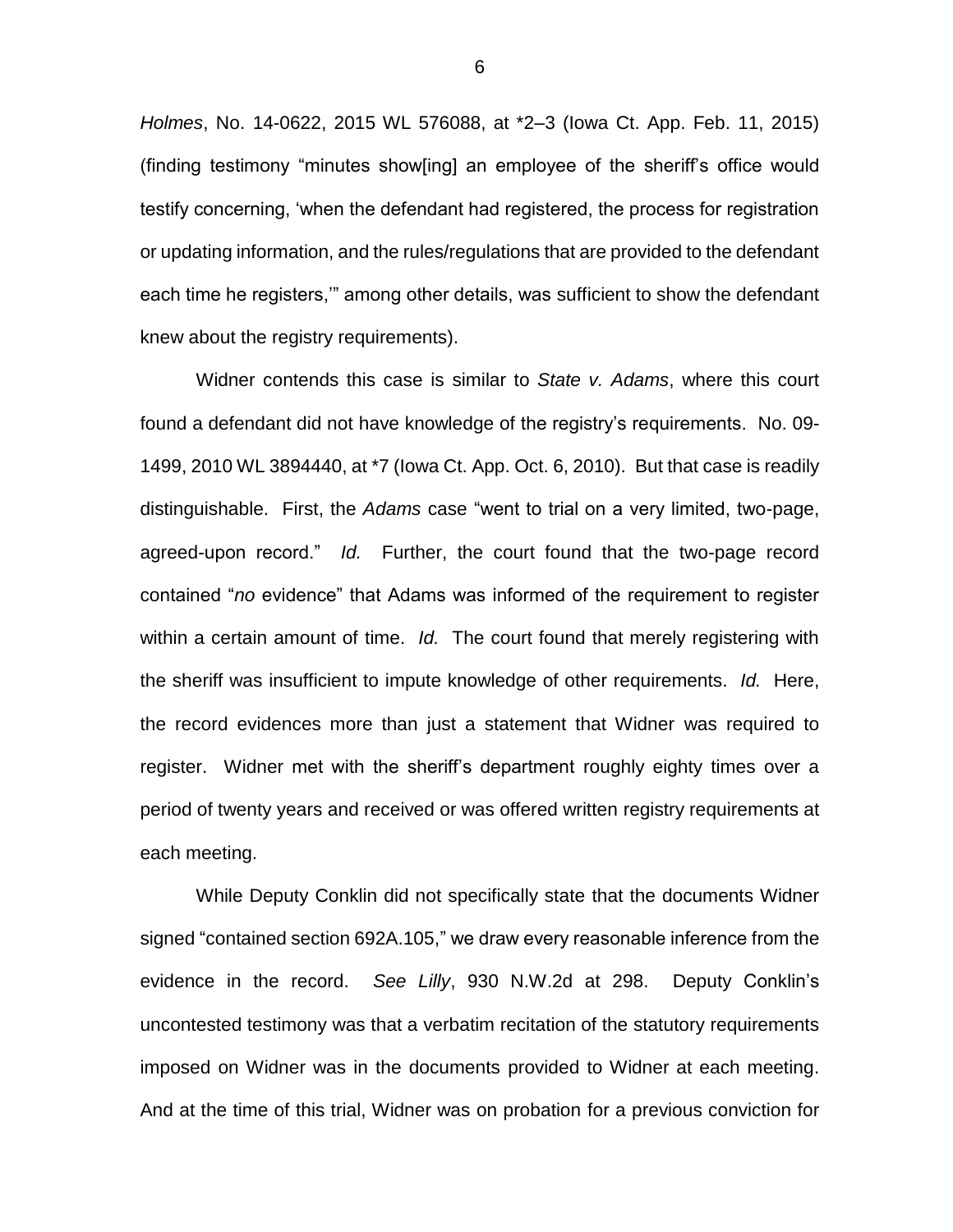failing to register. Would the record be bolstered if the State had offered the documentation from Widner's file? Certainly. But on this record we find substantial evidence to convince a rational trier of fact of Widner's guilt beyond a reasonable doubt.

# **IV. Sentencing**

Widner alleges the district court considered improper information during sentencing. When "a sentence imposed is within the statutory limits, as it is here, we review for an abuse of discretion." *State v. Majors*, 940 N.W.2d 372, 385 (Iowa 2020). Sentencing decisions are given a strong presumption of validity. *Id.* at 385– 86. However, a court may not consider "unproven or unprosecuted offense[s] when sentencing a defendant unless (1) the facts before the court show the accused committed the offense, or (2) the defendant admits it." *State v. Witham*, 583 N.W.2d 677, 678 (Iowa 1998) (per curiam).

Widner contends the district court improperly considered information in the PSI. In particular, Widner argues the court should not have considered information in the employment history section, which recites that Widner, while at work, inappropriately touched minors and then masturbated in the bathroom. That information stems from Widner admitting to the inappropriate touching following a polygraph examination in 1997 while he was on probation. During the sentencing hearing, defense counsel stated:

[Widner and counsel] don't have any additions, changes or subtraction, however, both Mr. Widner and myself do object to the [c]ourt, I guess, weighing some of the factors mentioned in the PSI as factors for the sentencing determination in this case; specifically, any allegation of any inappropriate contact between my client and a third party that did not result in criminal charges and/or convictions. We believe that [Widner] has not had the opportunity to benefit from the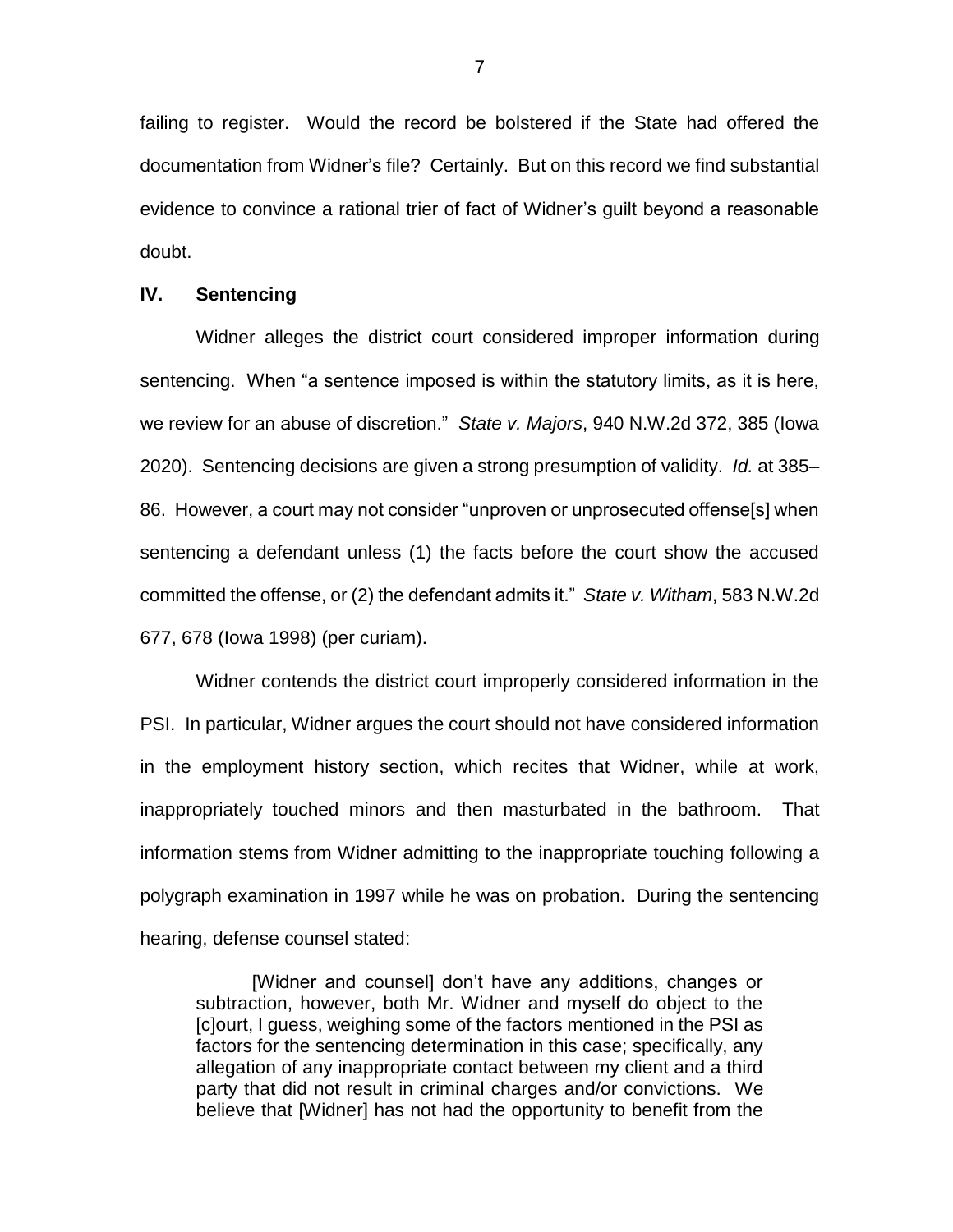judicial system, and because of that, your Honor, they can only be considered as allegations not as factors.

Counsel clarified that his objection related to a Department of Human Services "report involving Winder and potentially his stepdaughter, also allegations involving [Widner] and workers at a restaurant," which counsel stated appeared on "page 6 under employment history comments" and on "page 10 under marital relationship dynamics." The state added that the admission was used in a previous probation revocation proceeding. The court responded:

The [c]ourt will not consider anything about the current pending situation Mr. Widner has. He is surrounded by the presumption of innocence, and I take that very seriously. I will not consider any new charges against him. I will not consider anything to do with the Department of Human Services or any of their findings that do not lead to any criminal prosecutions in this case. Any admissions, however, Mr. Widner, that you made, I will be considering in the sentence that I ultimately impose in this case.

The district court highlighted the reasoning for the sentence as the need for

protection of the community, rehabilitation of the defendant, Widner's age, prior

record, employment history, and nature and circumstances of the offense. The

court emphasized that it believed Widner intentionally and repeatedly violated the

terms of the registry.

I've considered your request, I've considered the requests of your attorney, as well as the requests of the county attorney, and I've also considered all the sentencing options that are available in Chapters 901 and 907 of the Code of Iowa. And my judgment for this sentence is based on what I believe would provide maximum opportunity for your rehabilitation, as well as protecting the community from further offenses by you. And in structuring this sentence, I specifically consider your age, your prior record, your employment history, your circumstances at the time of the offense, the nature of the offense of this, and the fact that it is designed to do to protect people in the community.

So the bottom line, Mr. Widner, pursuant to [section] 902.9 of the Code, you're committed to the Iowa Department of Corrections for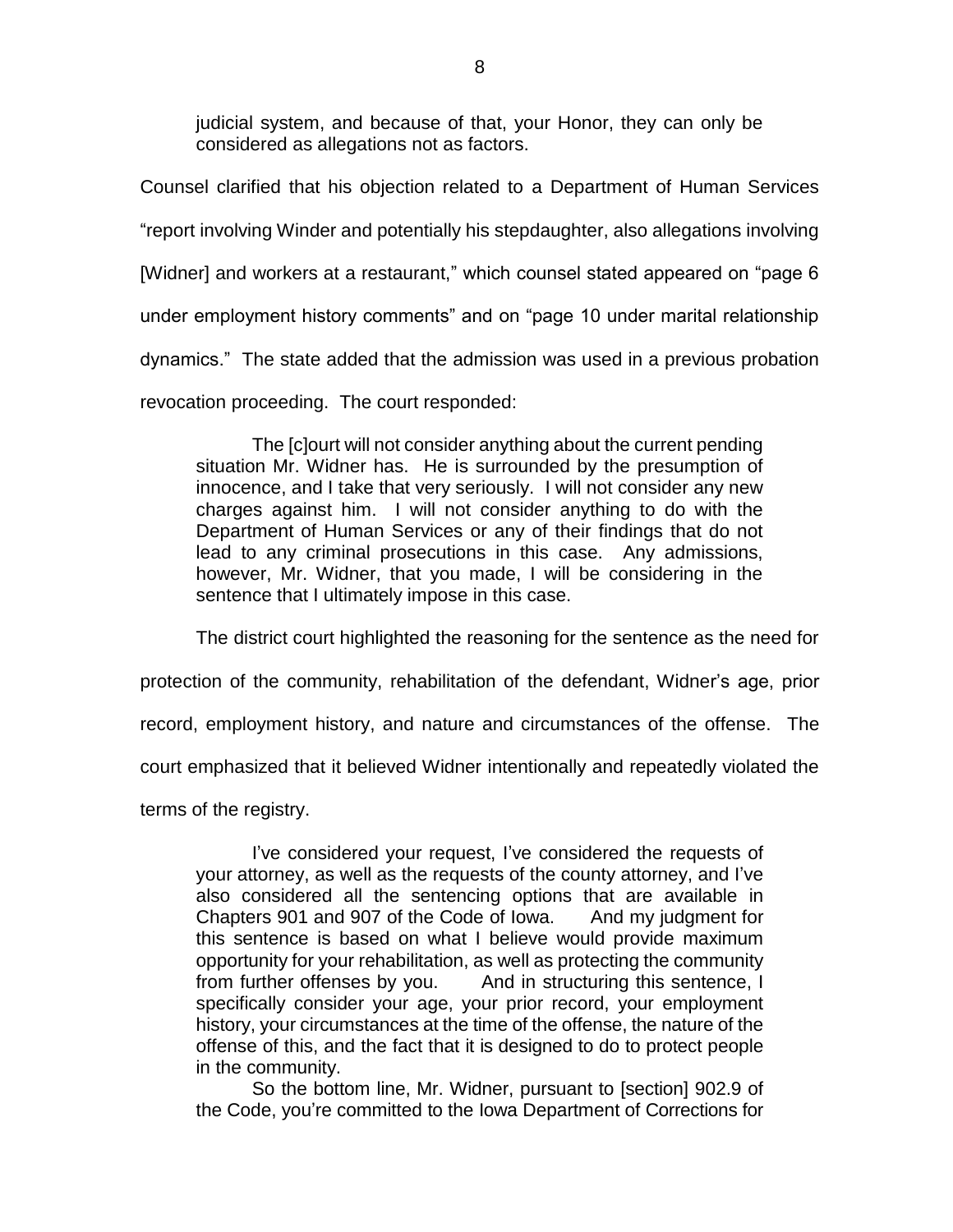a term not to exceed 15 years in prison. There will be a three-year minimum sentence. You are ordered that the Iowa Medical and Classification Center is the receiving center at Oakdale, Iowa, and the Buchanan County Sheriff will transport you to that facility. You're also given credit for time served.

The decision that I need to make in your case specifically is whether this sentence runs concurrent as you and your counsel are asking for or consecutive, which is what the State is asking from me. And I've got to tell you, Mr. Widner, you strike me that you are an intelligent man. You understand things, you are very conversant, and I fully believe that you know exactly what you need to do for the registry. You choose not to follow the rules. You told me that you weren't planning on living in Delaware County so that's why you didn't register. Well, that's not the way the registry is designed. And in the current case, you didn't—I'm sure you didn't plan on living in Black Hawk County, but you were already on probation for an offense that you knew you have to keep law enforcement and the registry up to date on where you're at and what your activities are. That's the whole point they have advance notice—they have notice of where you're living. It is really important. In the PSI, it's pretty clear that you have a diagnosis of pedophilia. And I'm sure that's something that you are going to struggle with your entire life. And I'm sure you want to control those impulses, but that's even more important why the registry is critical that you follow it.

I have reviewed the file. I just simply do not believe that this is a matter of misunderstanding or homelessness. I think it's you simply not wanting to follow the rules. And the fact that this is the third time in a very short period of time you're in violation is very troubling. So I believe we're at the point— and I want to be very clear on this—we're at the point in your life where my job is to protect the public. And as a result, I'm going to run these two sentences consecutive to each other. Your attorney said that it seems very heavy handed for the behavior, but the bottom line is, you have demonstrated to me that in your view, these don't apply for you. You can come up with any sort of excuse not to follow the registry, but I'm going to give you sufficient time to think about it and encourage you to study up on every nuance of the registry. Even though I imposed the sentence, that doesn't mean you're going to serve the whole sentence. With program credits, earned credits, this sentence could be reduced by as much as half. But I want you to understand your freedom is completely dependent on you following the rules of the registry. So for those reasons, I'm running the 15 years consecutive to the 15 years on your probation revocation . . . .

The court's written sentencing order set forth the reasons for the sentence

as "most likely to protect society and rehabilitate the defendant based on the nature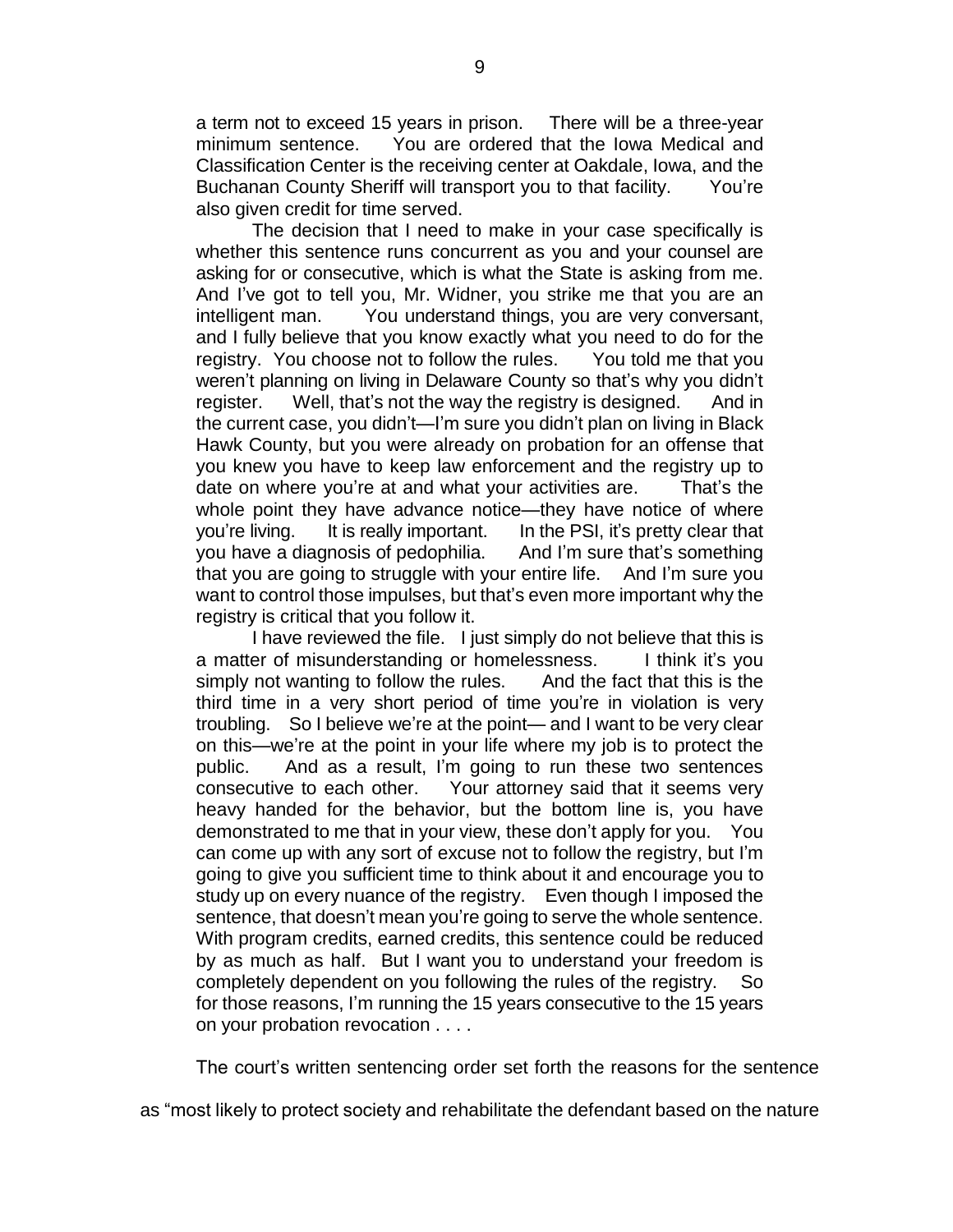of the offense, defendant's prior record, and the recommendation of the parties and for the reasons stated in the PSI, if any."

The State, in a footnote, suggests the district court did not rely enough on Widner's conduct at work to be counted as a factor the court considered. First, we question whether presenting the argument in a footnote is sufficient raise the issue on appeal. *See Yunek v. Continental Cas. Co.*, No. 11-1693, 2012 WL 3194113, at \* (Iowa Ct. App. Aug. 8, 2012). In any event, the State's argument lacks support. It is true that mere awareness of uncharged offenses is insufficient to overcome the presumption of validity in sentencing. *See State v. Ashley*, 462 N.W.2d 279, 282 (Iowa 1990) ("[T]here must be an affirmative showing that the trial judge relied on the uncharged offenses."). We do not speculate on the weight the sentencing court assigned these factors. *State v. Zeien Cox*, No. 17-0428, 2017 WL 6513976, at \*3 (Iowa Ct. App. Dec. 20, 2017). By noting Widner's prior record and employment history, the court sufficiently relied on the disputed portion of the PSI to merit our review. Further, the district court specifically noted that the court would consider prior admissions, while rejecting any consideration of unproven matters.

As recognized by the district court, a court may not consider an unproven or unprosecuted offense when sentencing a defendant unless (1) the facts before the court show the accused committed the offense, or (2) the defendant admits it. *See State v. Mateer*, 383 N.W.2d 533, 538 (Iowa 1986); *State v. Black*, 324 N.W.2d 313, 315–16 (Iowa 1982); *State v. Messer*, 306 N.W.2d 731, 732–33 (Iowa 1981). At issue in this case is whether the district court improperly considered an admission referenced in the PSI.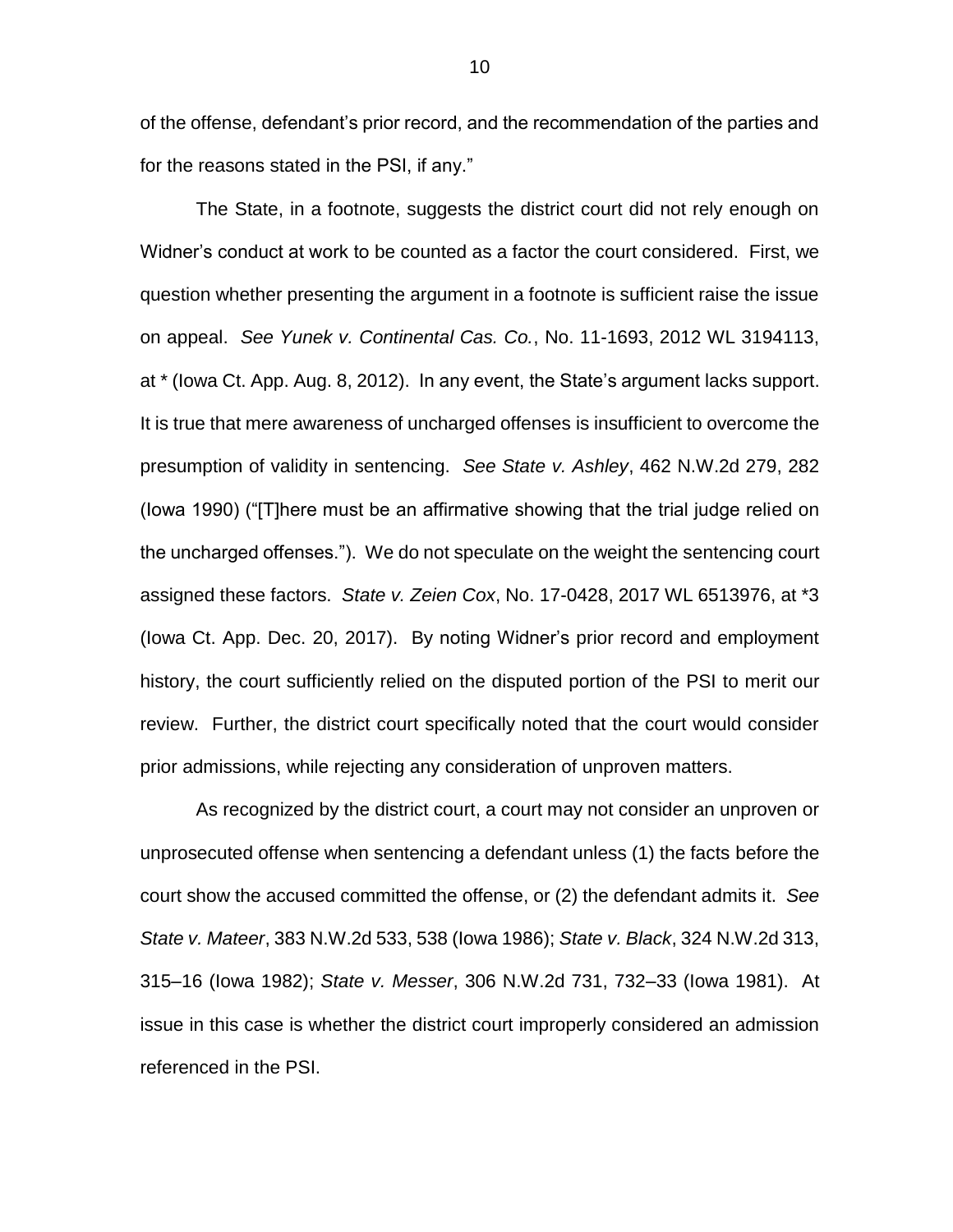A court may properly consider uncharged or unproven offenses if the defendant admits to the conduct. *Witham*, 538 N.W.2d at 678. As noted above, Widner admitted to the conduct after a polygraph examination in 1997. While Widner objected to the lack of judicial process for the admission, he did not challenge the accuracy of the actual admission. Such is sufficient to allow the district court to consider the challenged admission referenced in the PSI. *See State v. Gonzalez*, 582 N.W.2d 515, 517 (Iowa 1998) (the defendant's lack of "material corrections" to the PSI allowed the court to consider the defendant's admission to the PSI investigator that he had assisted in distribution of cocaine that was charged but eventually dropped); *Witham*, 538 N.W.2d at 678 ("The defendant did not claim the mental health portions of the PSI report were inaccurate . . . . Under these circumstances, the unchallenged portions of the PSI report constituted sufficient facts from which the sentencing court could consider" uncharged conduct); *State v. Townsend*, 238 N.W.2d 351, 358 (Iowa 1976) (finding that the court could consider information in the PSI when the information was "unchallenged as to accuracy except in two minor particulars"); *see also State v. Grandberry*, 619 N.W.2d 399, 402 (Iowa 2000) (applying *Gonzalez* to a case where the defendant did not make the admission to the PSI investigator, but the information was "obtained from other sources").

Widner's appellate brief points to the unreliability of polygraph examinations, the lack of information showing the admission was voluntary, and the fact that it would not have been clear to the court where the information came from because no documents were submitted supporting the admission. Those arguments were not raised before the sentencing court, with the only challenge being a lack of a